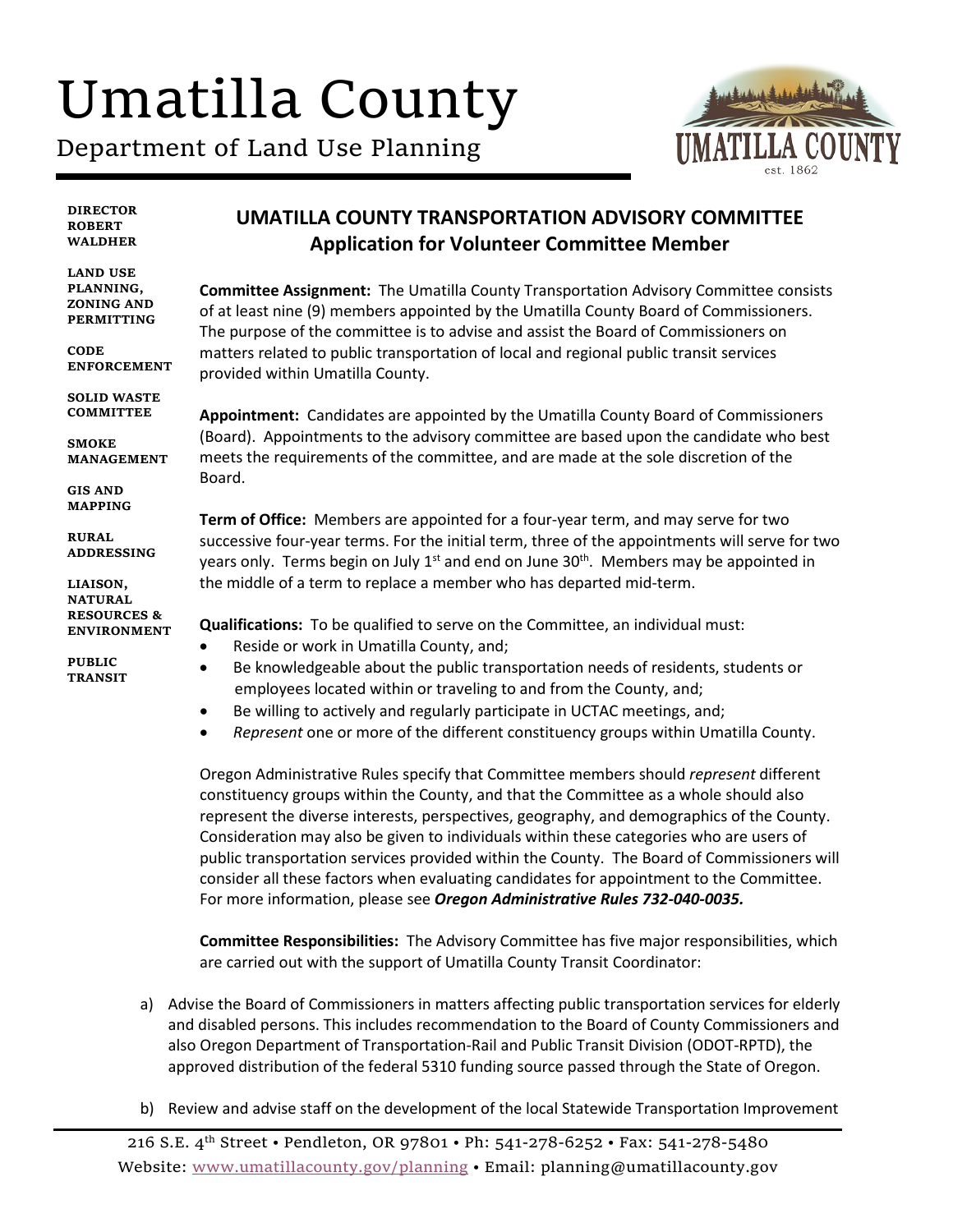Umatilla County Department of Land Use Planning UCTAC Application Page 2 of 4

> Fund (STIF) Plan, which is a plan for the enhancement of public transit services within Umatilla County, and includes a program of projects for all of the providers of public transit within the County.

- c) Review all individual projects proposed for inclusion within the STIF Plan, and prioritizing the approved projects, including the funding level for each project to be included within the STIF Plan;
- d) Develop a process for monitoring and evaluating approved projects to ensure that Public Transportation Providers that have received STIF funds, are applying the funds in accordance with and for the purposes described within their project proposal;
- e) Review and advise staff on the methodology for distribution of STIF Formula Program funds allocated to Umatilla County.

**Application:** To apply for the Umatilla County Transportation Advisory Committee, complete the application on the following page and submit to Megan Davchevski, Umatilla County Planner-Public Transit Coordinator, email megan.davchevski@umatillacounty.gov or mail to Umatilla County Courthouse, ATTN: Planning, 216 SE 4th Street, Pendleton, Oregon 97801.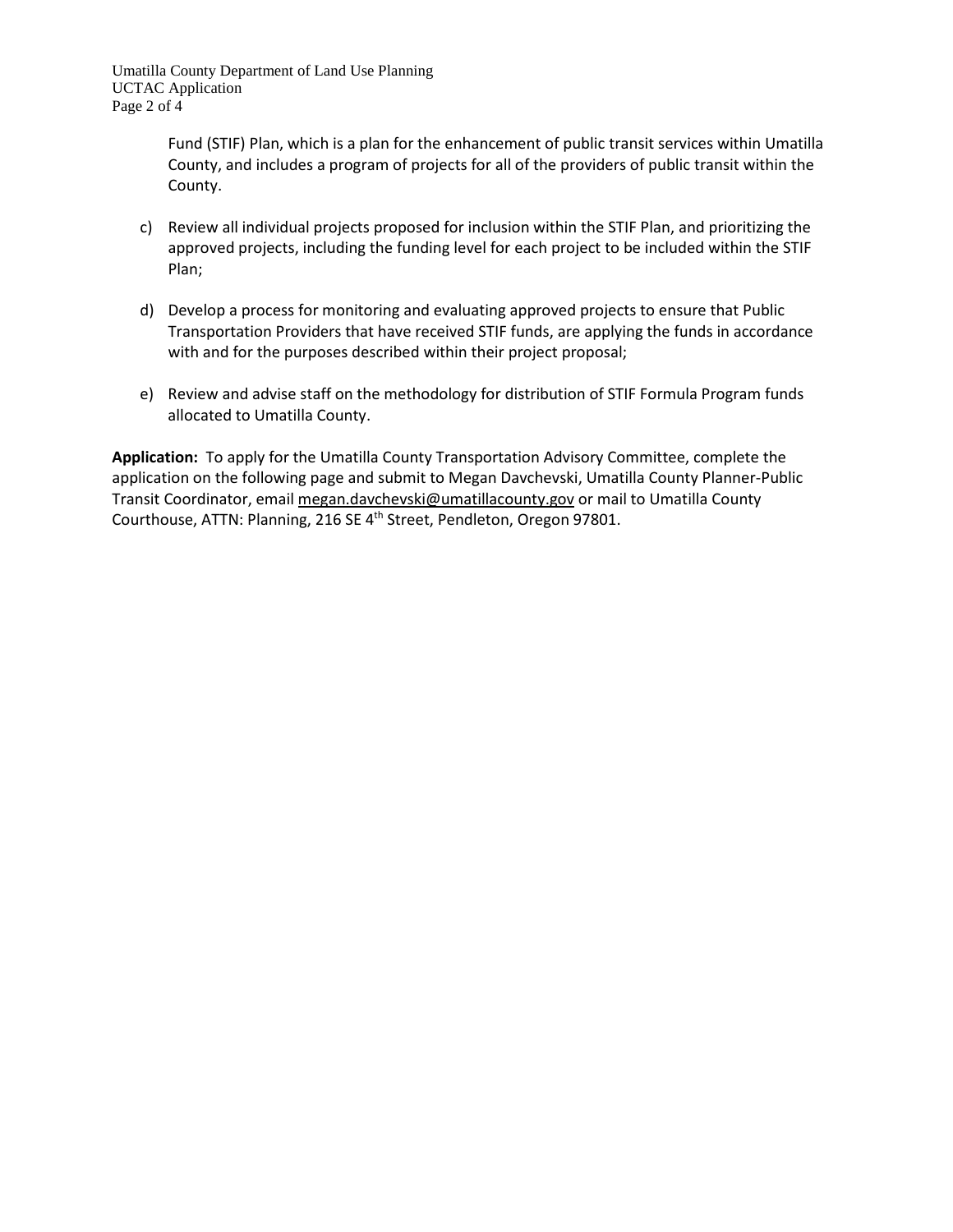**Contact Information:**

## **UMATILLA COUNTY TRANSPORTATION ADVISORY COMMITTEE Application for Volunteer Committee Member**

| Name of               |                                                                                                                       |  |
|-----------------------|-----------------------------------------------------------------------------------------------------------------------|--|
| Applicant             |                                                                                                                       |  |
| Address               |                                                                                                                       |  |
| City, State, Zip      | <u> 1989 - Johann John Stone, mensk politik en beskrivet og en større og store og store og store og store og stor</u> |  |
| Home/Cell             |                                                                                                                       |  |
| Phone                 |                                                                                                                       |  |
| E-mail                |                                                                                                                       |  |
| Occupation            |                                                                                                                       |  |
| <b>Business Name</b>  |                                                                                                                       |  |
| <b>Business</b>       |                                                                                                                       |  |
| Address               |                                                                                                                       |  |
| City, State, Zip      |                                                                                                                       |  |
| <b>Business Phone</b> |                                                                                                                       |  |

**Questionnaire:** Briefly answer the following items.

1. I would like to be considered for appointment to the Umatilla County Transportation Advisory Committee for the following reasons:

2. I have the following skills, training, and interests that would be beneficial when serving on the Umatilla County Transportation Advisory Committee: